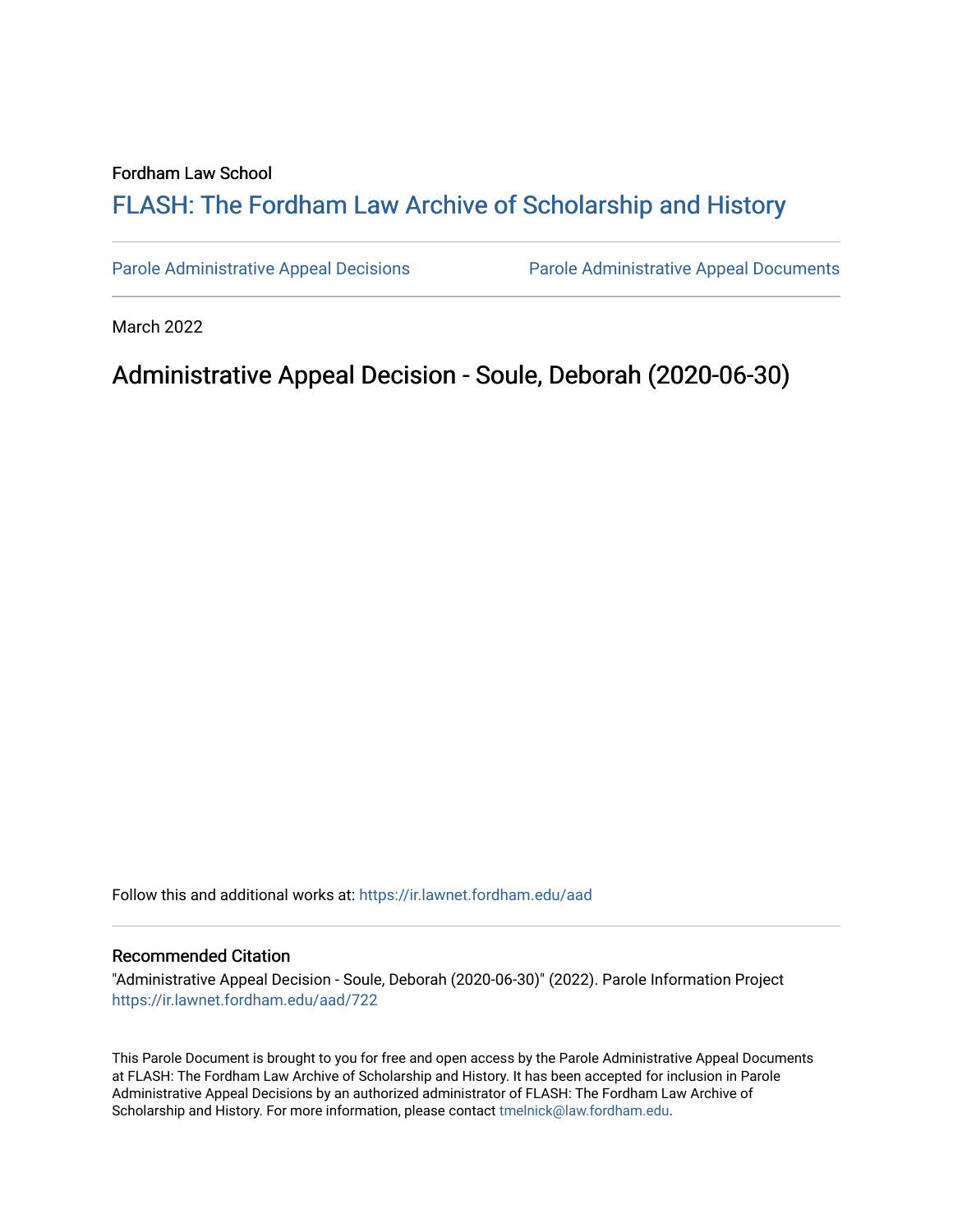NYSCEF DOC. NO. 6 RECEIVED NYSCEF: 10/25/2020

STATE OF NEW YORK - BOARD OF PAROLE

# **ADMINISTRATIVE APPEAL DECISION NOTICE**

| Name:                                | Soule, Deborah               |                                                                                                                          | <b>Facility:</b>                     | Taconic CF                                                      |                                                                                                                                                                     |
|--------------------------------------|------------------------------|--------------------------------------------------------------------------------------------------------------------------|--------------------------------------|-----------------------------------------------------------------|---------------------------------------------------------------------------------------------------------------------------------------------------------------------|
| NYSID:                               |                              |                                                                                                                          | <b>Appeal</b><br><b>Control No.:</b> | 09-162-19 B                                                     |                                                                                                                                                                     |
| DIN:                                 | 96-G-0391                    |                                                                                                                          |                                      |                                                                 |                                                                                                                                                                     |
| Appearances:                         |                              | Brett Dignam Esq.<br>Morningside Heights Legal Services<br>435 West 116th Street<br>Room 831<br>New York, New York 10027 |                                      |                                                                 |                                                                                                                                                                     |
| Decision appealed:                   |                              | months.                                                                                                                  |                                      |                                                                 | September 2019 decision, denying discretionary release and imposing a hold of 24                                                                                    |
| Board Member(s)<br>who participated: |                              | Alexander, Demosthenes                                                                                                   |                                      |                                                                 |                                                                                                                                                                     |
| Papers considered.                   |                              | Appellant's Brief received January 23, 2020                                                                              |                                      |                                                                 |                                                                                                                                                                     |
|                                      |                              | Appeals Unit Review: Statement of the Appeals Unit's Findings and Recommendation                                         |                                      |                                                                 |                                                                                                                                                                     |
|                                      | Records relied upon:         | Plan.                                                                                                                    |                                      |                                                                 | Pre-Sentence Investigation Report, Parole Board Report, Interview Transcript, Parole<br>Board Release Decision Notice (Form 9026), COMPAS instrument, Offender Case |
|                                      | Final Determination:         |                                                                                                                          |                                      | The undersigned determine that the decision appealed is hereby: |                                                                                                                                                                     |
|                                      |                              | Affirmed                                                                                                                 |                                      | Vacated, remanded for de novo interview __ Modified to          |                                                                                                                                                                     |
|                                      | Commissioner<br>Commissioner | Affirmed                                                                                                                 |                                      | Vacated, remanded for de novo interview _                       | Modified to                                                                                                                                                         |
|                                      | Commissioner                 | Affirmed                                                                                                                 |                                      | Vacated, remanded for de novo interview Modified to             |                                                                                                                                                                     |

## If the Final Determination is at variance with Findings and Recommendation of Appeals Unit, written reasons for the Parole Board's determination must be annexed hereto.

This Final Determination, the related Statement of the Appeals Unit's Findings and the separate findings of the Parole Board, if any, were mailed to the Inmate and the Inmate's Counsel, if any, on  $\angle$  30  $\frac{\partial}{\partial \theta}$ 

Distribution: Appeals Unit – Appellant - Appellant's Counsel - Inst. Parole File - Central Fil P-2002(B) (11/2018)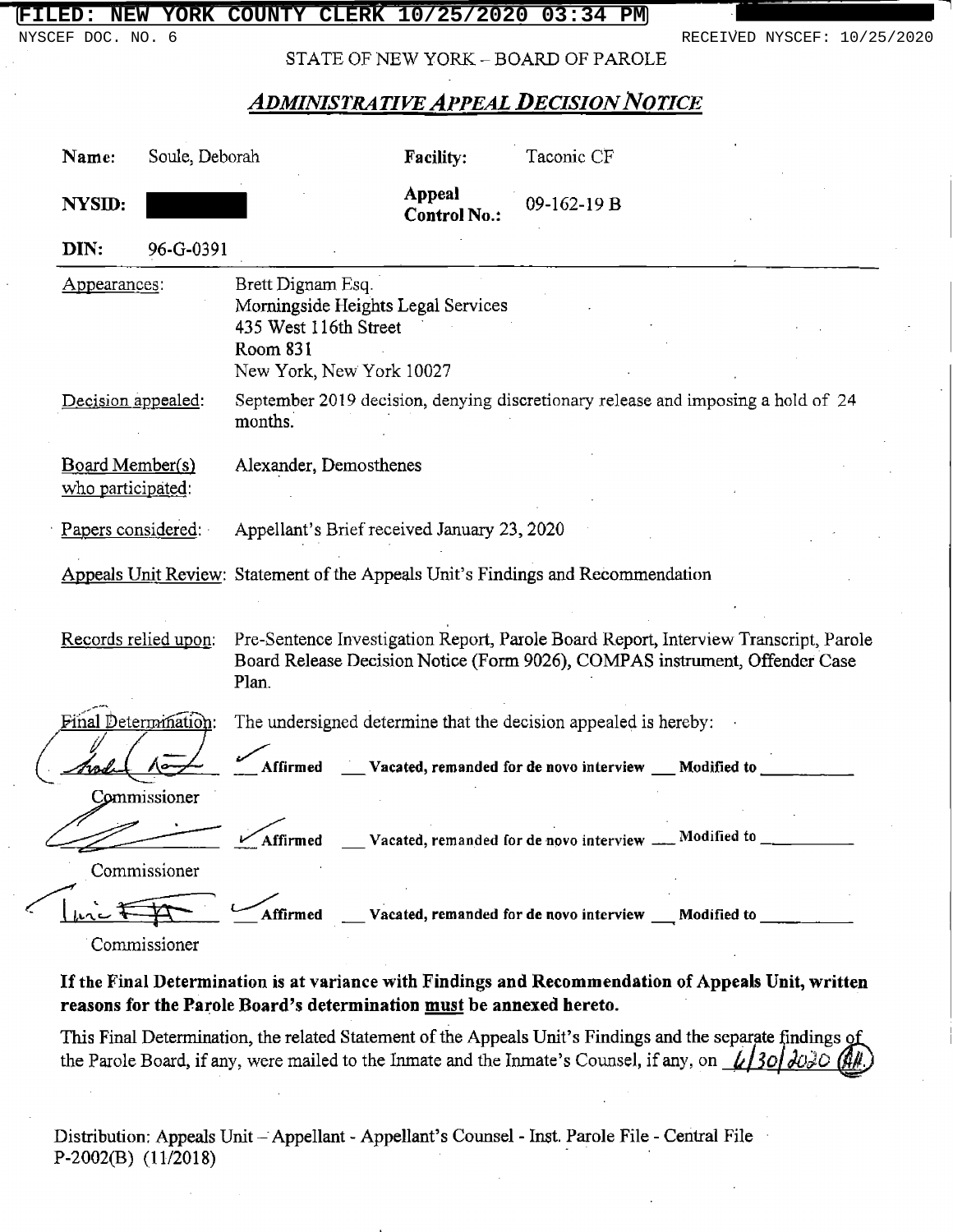NYSCEF DOC. NO. 6 RECEIVED NYSCEF: 10/25/2020

STATE OF NEW YORK - BOARD OF PAROLE

| <b>Name:</b> Soule, Deborah | <b>DIN:</b> $96 - G - 0391$ |
|-----------------------------|-----------------------------|
| <b>Facility:</b> Taconic CF | $AC No.: 09-162-19 B$       |

#### Findings: (Page 1 of 6)

Appellant challenges the September 2019 determination of the Board, denying release and imposing a 24-month hold. Appellant's instant offense is for beating and stomping a child to death. Appellant raises the following issues: 1) the decision is arbitrary and capricious in that the Board failed to consider and/or properly weigh the required statutory factors. 2) community opposition is prohibited to be considered by the Board. 3) the decision lacks detail. 4) the decision failed to list any facts in support of the statutory standard cited. 5) the decision was predetermined. 6) the decision violated the due process clause of the constitution. 7) the decision failed to offer any future guidance. 8) the Board failed to comply with the 2011 amendments to the Executive Law, and the 2017 regulations, in that the COMPAS was ignored, the departure was invalid for failing to cite any specific scale, and the laws are now forward based.

Discretionary release to parole is not to be granted "merely as a reward for good conduct or efficient performance of duties while confined but after considering if there is a reasonable probability that, if such inmate is released, he will live and remain at liberty without violating the law, and that his release is not incompatible with the welfare of society and will not so deprecate the seriousness of his crime as to undermine respect for the law." Executive Law  $\S 259-i(2)(c)(A)$  (emphasis added) accord Matter of Hamilton v. New York State Div. of Parole. 119 A.D.3d 1268, 990 N.Y.S.2d 714 (3d Dept. 2014). Executive Law § 259-i(2)(c)(A) requires the Board to consider criteria which is relevant to the specific inmate, including, but not limited to, the inmate's institutional record and criminal behavior. People ex rel. Herbert v. New York State Bd. of Parole, 97 A.D.2d 128, 468 N.Y.S.2d 881 (1st Dept. 1983). While consideration of these factors is mandatory, "the ultimate decision to parole a prisoner is discretionary." Matter of Silmon v. Travis, 95 N.Y.2d 470, 477, 71 N.Y.S.2d 704, 708 (2000). Thus, it is well settled that the weight to be accorded the requisite factors is solely within the Board's discretion. See, e.g., Matter of Delacruz v. Annucci, 122.A.D.3d 1413, 997 N.Y.S.2d 872 (4th Dept. 2014); Matter of Hamilton, 119 A.D.3d at 1271, 990 N.Y.S.2d at 717; Matter of Garcia v. New York State Div. of Parole, <sup>239</sup> A.D.2d 235, 239, 657 N.Y.S.2d 415, 418 (1st Dept. 1997). The Board need not explicitly refer to each factor in its decision, nor give them equal Weight. Matter of Betancourt v. Stanford, 148 A.D.3d 1497, 49 N.Y.S.3d 315 (3d Dept. 2017); Matter of LeGeros v. New York State Bd. of Parole, 139 A.D.3d 1068, 30 N.Y.S.3d 834 (2d Dept. 2016); Matter of Phillips v. Dennison, 41 A.D.3d 17, 21, 834 N.Y.S.2d 121, 124 (1st Dept. 2007).

The Board placing particular emphasis on the callous nature of the offense does not demonstrate irrationality bordering on impropriety. Olmosperez v Evans, 114 A.D.3d 1077, 980 N.Y.S.2d 845 (3d Dept. 2014); Garcia v New York State Division of Parole, 239 A.D.2d 235, 657 N.Y.S.2d 415 (1<sup>st</sup>) Dept. 1997).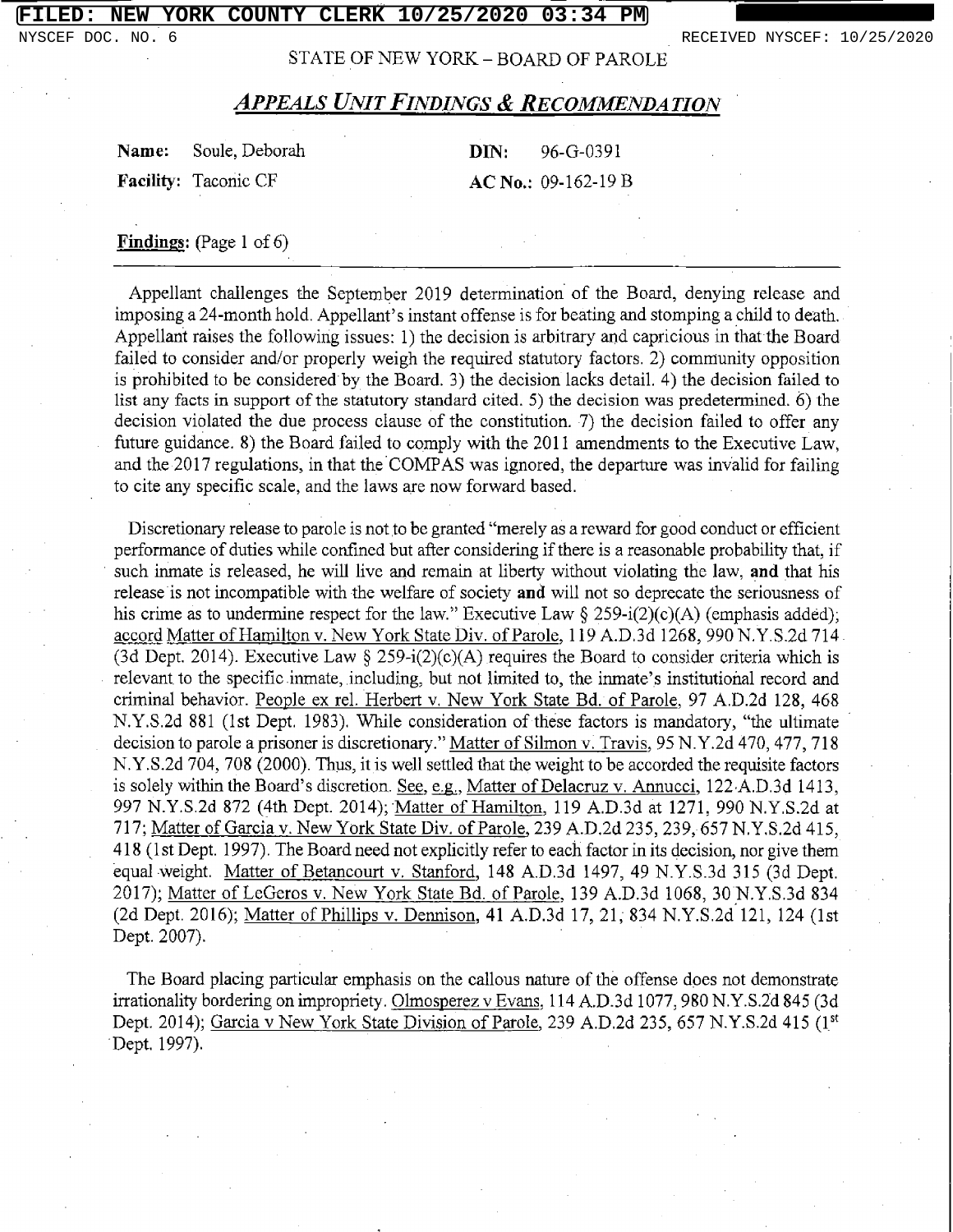STATE OF NEW YORK - BOARD OF PAROLE

# APPEALS UNIT FINDINGS & RECOMMENDATION

| <b>Name:</b> Soule, Deborah |  | $DIN: 96-G-0391$      |
|-----------------------------|--|-----------------------|
| <b>Facility:</b> Taconic CF |  | $AC No.: 09-162-19 B$ |

Findings: (Page 2 of 6)

The Board may consider the vulnerability of the victim. Bockeno v New York State Board of Parole, 227 A.D.2d 751, 642 N.Y.S.2d 97, 98 (3d Dept. 1996); Romer v Dennison, 24 A.D.3d 866, 804 N.Y.S.2d 872 (3d Dept. 2005); Yourdon v New York State Division of Parole, 32 A.D.3d 1065, 820 N.Y.S.2d 366 (3d Dept. 2006).

The Board may place particular emphasis on the inmate's troubling course of conduct both during and after the commission of the instant offenses. Jones <sup>v</sup> New York State Board of Parole, 175 A.D.3d 1652, 108 N.Y.S.3d 505 (3d Dept. 2019),

As for community opposition, the Board may receive and consider written communications from individuals, other than those specifically identified in Executive Law  $\S 259-i(2)(c)(A)$ , opposing an inmate's release to parole supervision. Matter of Jones v. New York State Bd. of Parole, 175 A.D.3d 1652, 1652, 108 N.Y.S.3d 505, 506 (3d Dept. 2019) (recognizing letters in support and in opposition to release as relevant considerations); Matter of Applewhite v. New York State Bd. of Parole, 167 A.D.3d 1380, 91 N.Y.S.3d 308, 311 (3d Dept. 2018) ("Contrary to petitioner's contention, we do not find that [the Board's] consideration of certain unspecified 'consistent community opposition' to his parole release was outside the scope of the relevant statutory facto that may be taken into account in rendering a parole release determination"), appeal dismissed, 32 N.Y.3d 1219 (2019); Matter of Clark v. New York Bd. of Parole, 166 A.D.3d 531, 89 N.Y.S.3d <sup>134</sup> (1st Dept. 2018) ("the Board permissibly considered letters in opposition to the parole application submitted by public officials and members of the community"); Matter of Rivera v. Stanford, 53 N.Y.S.3d 404, 149 A.D.3d 1445 (3d Dept. 2017), aff'g Matter of Rivera v. Evans, Index No. 0603-16, Decision & Order dated July 5, <sup>2016</sup> (Sup. Ct. Sullivan Co.)(LaBuda A.J.S.C.) (recogniziñg "[c]onsideration of community or other opposition was proper under the statute"); Matter of Grigger v. New York State Div. of Parole, 11 A.D.3d 850, 852-53, 783 N.Y.S.2d 689, 691 (3d Dept. 2004) (recognizing  $259-i(2)(c)(A)(v)$ 's list is not the exclusive information the Board may consider and persons in addition to victims and their families may submit letters), ly. denied, 4 N.Y.3d 704, 792 N.Y.S.2d 1 (2005). The same has also long been recognized as true with respect to letters supporting an inmate's potential parole release. See, e.g., Matter of Hamilton v. New York State Div. of Parole, 119 A.D.3d at 1273, 990 N.Y.S.2d at 719 (3d Dept. 2014); Matter of Gaston v. Berbarv. 16 A.D.3d 1158, 1159, 791 N.Y.S.2d 781, 782 (4th Dept. 2005); Matter of Torres v. New York State Div. of Parole, 300 A.D.2d 128, 129, 750 N.Y.S.2d 759, 760 (1st Dept. 2002); Matter of Walker v. Travis, 252 A.D.2d 360, 362, 676 N.Y.S.2d 52, 54 (1st Dept. 1998); cf. Cardenales v. Dennison, 37 A.D.3d 371, 371, 830 N.Y.S.2d 152, 153 (1st Dept. 2007) (Board permissibly determined offense outweighed other positive factors including letters of support from, among others, victim's mother). Indeed, 9 N.Y.C.R.R. § 8000.5(c)(2) refers to the security of letters either in support of or in opposition to an inmate's release. To adopt the position advocated by the appellant would violate the 1<sup>st</sup> amendment to the constitution. California Motor Transoort Co. v Trucking Unlimited, 404 U.S. 508, 510, 92 S.Ct. 609, 30 L.Ed2d 642 (1972).

NYSCEF DOC. NO. 6 **RECEIVED NYSCEF: 10/25/2020**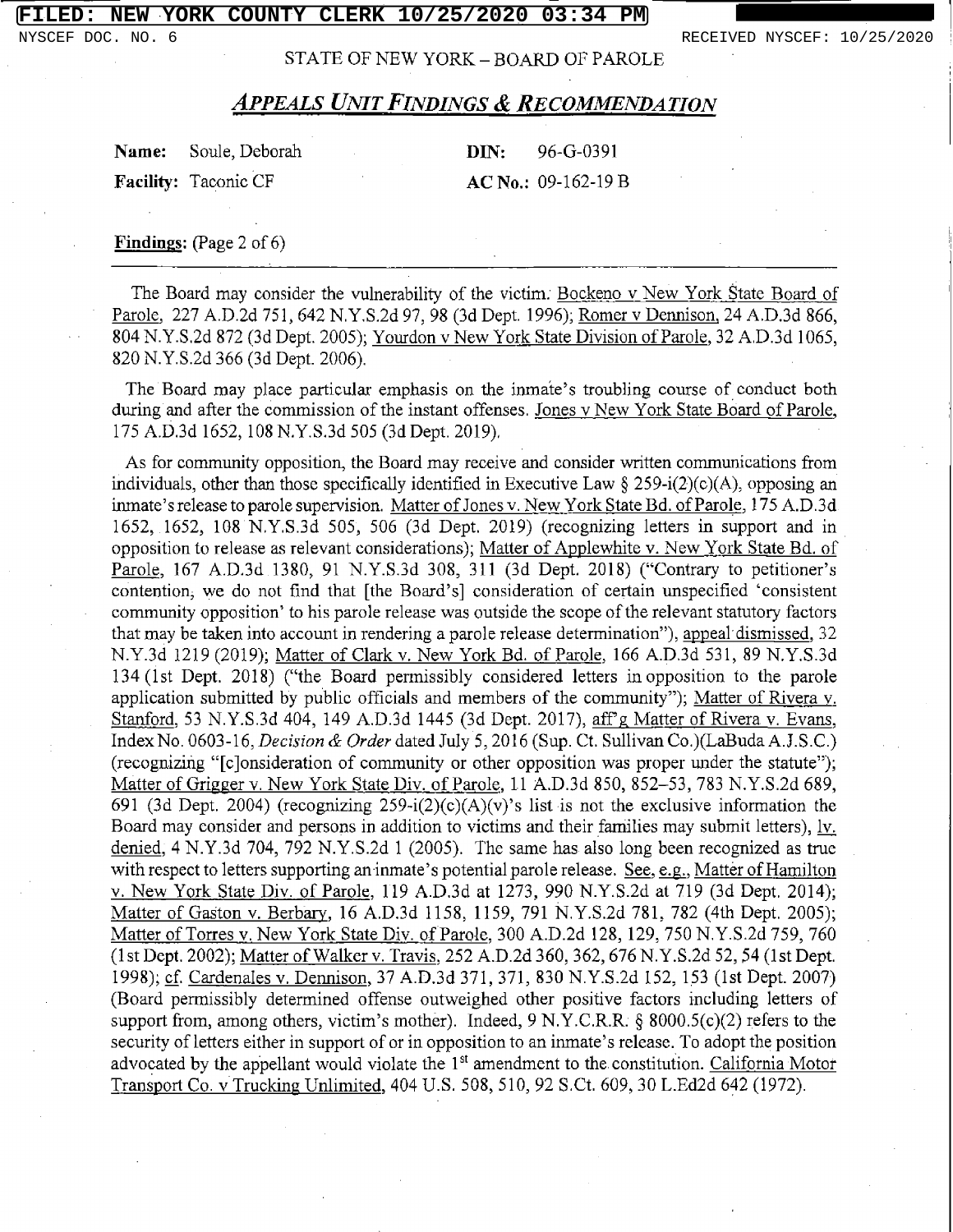STATE OF NEW YORK - BOARD OF PAROLE

## APPEALS UNIT FINDINGS & RECOMMENDATION

| Name: Soule, Deborah        |  |  | <b>DIN:</b> 96-G-0391 |
|-----------------------------|--|--|-----------------------|
| <b>Facility:</b> Taconic CF |  |  | $AC$ No.: 09-162-19 B |

Findings: (Page 3 of 6).

The Board can give greater weight to statements made in the sentencing minutes. Williams v New York State Division of Parole, 114 A.D.3d 992, 979 N.Y.S.2d 868 (3d Dept. 2014). The Board is entitled to rely on the sentencing minutes. Platten <sup>v</sup> New York State Board of Parole. <sup>153</sup> A.D.3d 1509, 59 N.Y.S.3d 921 (3d Dept. 2017).

There is a presumption of honesty and integrity that attaches to Judges and administrative factfinders. See People ex rel. Carlo v. Bednosky, 294 A.D.2d 382, 383, 741 N.Y.S.2d 703 (2d Dept. 2002); People ex. rel. Johnson v. New York State Bd. of Parole, 180 A.D.2d 914, 916, 580 N.Y.S.2d 957, 959 (3d Dept. 1992). The Board is presumed to follow its statutory commands and internal policies in fulfilling its obligations. See Garner v. Jones. 529 U.S. 244, 256, 120 S. Ct. 1362, 1371 (2000). There is no evidence the Board's decision was predetermined based upon the instant offense. Matter of Gonzalvo v. Stanford, 153 A.D.3d 1021, 56 N.Y.S.3d 896 (3d Dept. 2017); Matter of Hakim-Zaki v. New York State Div. of Parole, 29 A.D.3d 1190, 814 N.Y.S.2d 414 (3d Dept. 2006); Matter of Guerin v. New York State Div. of Parole, 276 A.D.2d 899, 695 N.Y.S.2d 622 (3d Dept. 2000). Nor was any penal philosophy discussed. Appellant has failed to overcome the presumption that the Board complied with its duty. See Matter of Davis v. New York State Div. of Parole, 114 A.D.2d 412, 494 N.Y.S.2d 136 (2d Dept. 1985).

That the Board "did not recite the precise statutory language of Executive Law  $\S 259-1$  (2)(c) in support of its conclusion to deny parole does not undermine its conclusion." Matter of Mull v. New York State Bd. of Parole, 136 A.D.3d 1141, 1142, <sup>25</sup> N.Y.S.3d <sup>698</sup> (3d Dept. 2016) (citation omitted); accord Matter of Reed v. Evans, 94 A.D.3d 1323, 942 N.Y.S.2d 387 (3d Dept. 2012). The language used by the Board was "only semantically different" from the statute. Mat of Miller v. New York State Div. of Parole, 72 A.D.3d 690, 691-92, 897 N.Y.S.2d 726, 727 (2d Dept. 2010); Matter of James v. Chairman of New York State Div. of Parole, <sup>19</sup> A.D.3d.857, 858, 796 N.Y.S.2d 735, 736 (3d Dept. 2005); see also People ex rel. Herbert v. New York State Bd. of Parole, 97 A.D.2d 128, 468 N.Y.S.2d 881 (1st Dept. 1983) (upholding decision that denied release as "contrary to the best interest of the community"); Matter of Murray v. Evans, 83 A.D.3d 1320, 920 N.Y.S.2d 745 (3d Dept. 2011) (Board provided adequate statutory rationale).

The Board's decision satisfied the criteria set out in Executive Law  $\S$  259-i(2)(a), as it was sufficiently detailed to inform the inmate of the reasons for the denial of parole. Matter of Applegate v. New York State Bd. of Parole, 164 A.D.3d 996, 997, 82 N.Y.S.3d 240 (3d Dept. 2018); Matter of Kozlowski v. New York State Bd. of Parole, 108 A.D.3d 435, 968 N.Y.S.2d 87 (1st Dept. 2013); Matter of Little v. Travis, 15 A.D.3d 698, 788 N.Y.S.2d 628 (3d Dept. 2005); Matter of Davis v. Travis, 292 A.D.2d 742, 739 N.Y.S.2d 300 (3d Dept. 2002); People ex rel. Herbert v. New York State Bd. of Parole, 97 A.D.2d 128, 468 N.Y.S.2d 881 (1st Dept. 1983).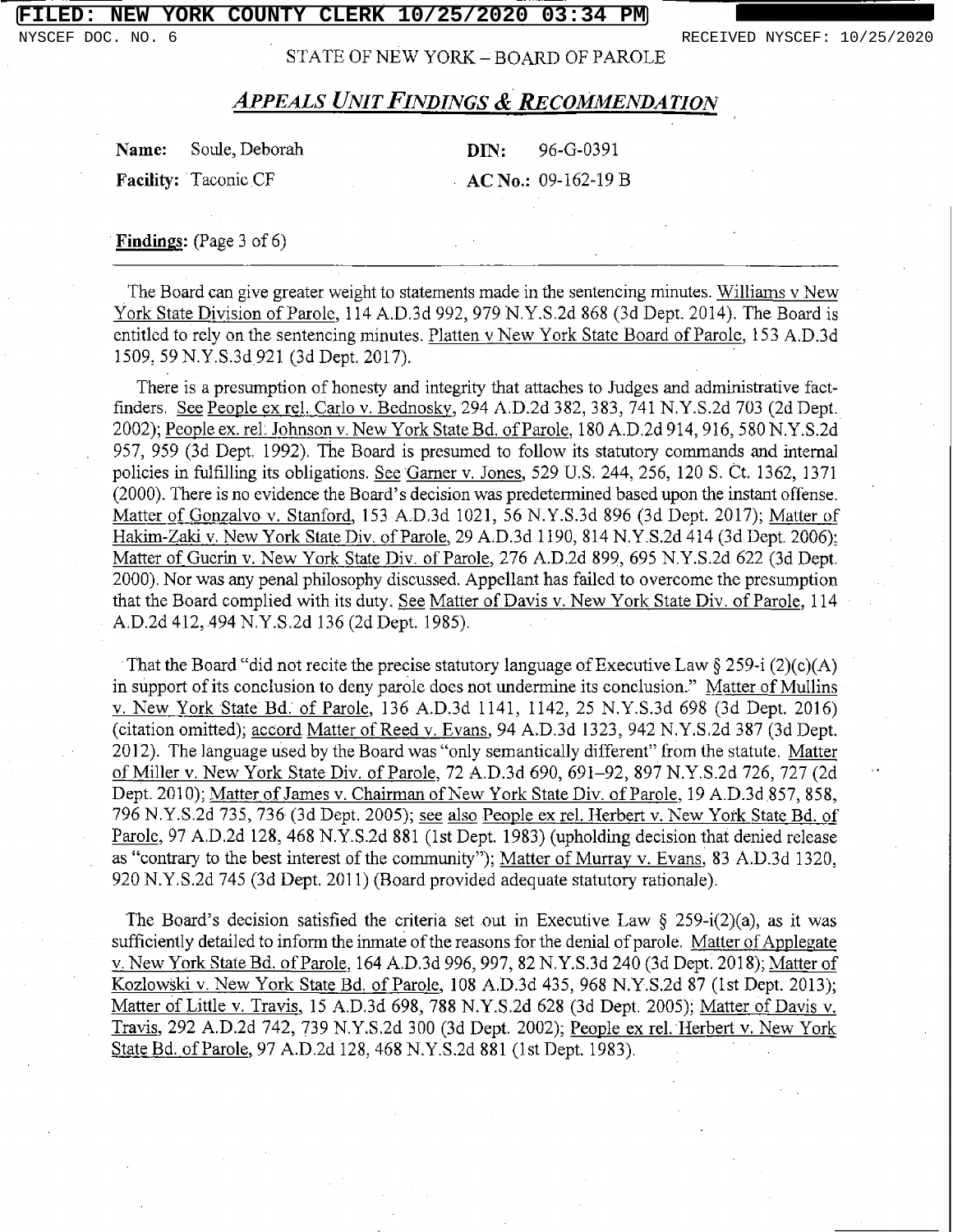NYSCEF DOC. NO. 6 RECEIVED NYSCEF: 10/25/2020

STATE OF NEW YORK - BOARD OF PAROLE

| Name: Soule, Deborah        | <b>DIN:</b> $96 - G - 0391$ |
|-----------------------------|-----------------------------|
| <b>Facility:</b> Taconic CF | $AC No.: 09-162-19 B$       |

### Findings: (Page 4 of 6)

As for appellant's complaint about lack of future guidance, the Board is not required to state what an inmate should do to improve his chances for parole in the future. Matter of Francis v. New York State Div. of Parole, 89 A.D.3d 1312, 934 N.Y.S.2d 514 (3d Dept. 2011); Matter of Freeman v. New York State Div. of Parole, 21 A.D.3d 1174, 800 N.Y.S.2d 797 (3d Dept. 2005); Matter of Partee v. Evans, 40 Misc.3d 896, 969 N.Y.S.2d 733 (Sup. Ct. Albany Co. 2013), aff'd, 117 A.D.3d 1258, 984 N.Y.S.2d 894 (3d Dept. 2014), ly. denied, 24 N.Y.3d 901, 995 N.Y.S.2d 710 (2014).

Appellant's assertion that the denial of parole release amounted to an improper resentencing is without merit inasmuch as the Board fulfilled its obligation to determine the propriety of release per Executive Law § 259-i(2)(c)(A) and after considering the factors set forth therein. Executive Law  $\S 259$  et seq.; Penal Law  $\S 70.40$ ; <u>Matter of Murray v. Evans</u>, 83 A.D.3d 1320, 920 N.Y.S 745 (3d Dept. 2011); Matter of Crews v. New York State Exec. Dept. Bd. of Parole Appeals Unit, 281 A.D.2d 672, 720 N.Y.S.2d 855 (3d Dept. 2001). The Board was vested with discretion to determine whether release was appropriate notwithstanding the minimum period of incarceration set by the Court. Matter of Burress v. Dennison, 37 A.D.3d 930, 829 N.Y.S.2d 283 (3d Dept. 2007); Matter of Cody v. Dennison, 33 A.D.3d 1141, 1142, 822 N.Y.S.2d 677 (3d Dept. 2006), h denied, 8 N.Y.3d 802, 830 N.Y.S.2d 698 (2007). The appellant has not in any manner been resentenced. Matter of Mullins v. New York State Bd. of Parole, 136 A.D.3d 1141, 1142, 25 N.Y.S.3d 698 (3d Dept. 2016).

An inmate has no Constitutional right to be conditionally released on parole before expiration of a valid sentence. Greenholtz v. Inmates of Nebraska Penal & Correctional Complex, 442 U.S. 1, 99 S. Ct. 2100, 2104 (1979); Matter of Russo v. Bd. of Parole, 50 N.Y.2d 69, 427 N.Y.S.2d 982 (1980); Matter of Vineski v. Travis, 244 A.D.2d 737, 664 N.Y.S.2d 391 (3d Dept. 1997). The New York State parole scheme "holds out no more than a possibility of parole" and thus does not crea <sup>a</sup> protected liberty interest implicating the due process clause. Matter of Russo, <sup>50</sup> N.Y.2d at 75- 76, 427 N.Y.S.2d at 985; see also Barna v. Travis, 239 F.3d 169, 171 (2d Cir. 2001); Matter of Freeman v. New York State Div. of Parole, 21 A.D.3d 1174, 800 N.Y.S.2d 797 (3d Dept. 2005).

Nothing in the dúe process clause requires the Parole Board to specify the particular evidence on which rests the discretionary determination an inmate is not ready for conditional release. Duemmel v Fischer, 368 Fed.Appx. 180, 182 (2d Cir. 2010). There is no due process requirement that the Parole Board disclose its release criteria. Haymes v Regan, 525 F.2d 540 (2d Cir. 1975). The due process clause is not violated by the Board's balancing of the statutory criteria, and which is not to be second guessed by the courts. Mathie <sup>v</sup> Dennison, <sup>2007</sup> WL 2351072 (S.D.N.Y. 2007); MacKenzie v Cunningham, 2014 WL 5089395 (S.D.N.Y. 2014).

Parole is not constitutionally based, but is a creature of statute which may be imposed subject to conditions imposed by the state legislature, Banks v Stanford, 159 A.D.3d 134, 71 N.Y.S.3d 515 (2d Dept. 2018). Parole release is a statutory grant of a restricted form of liberty prior to the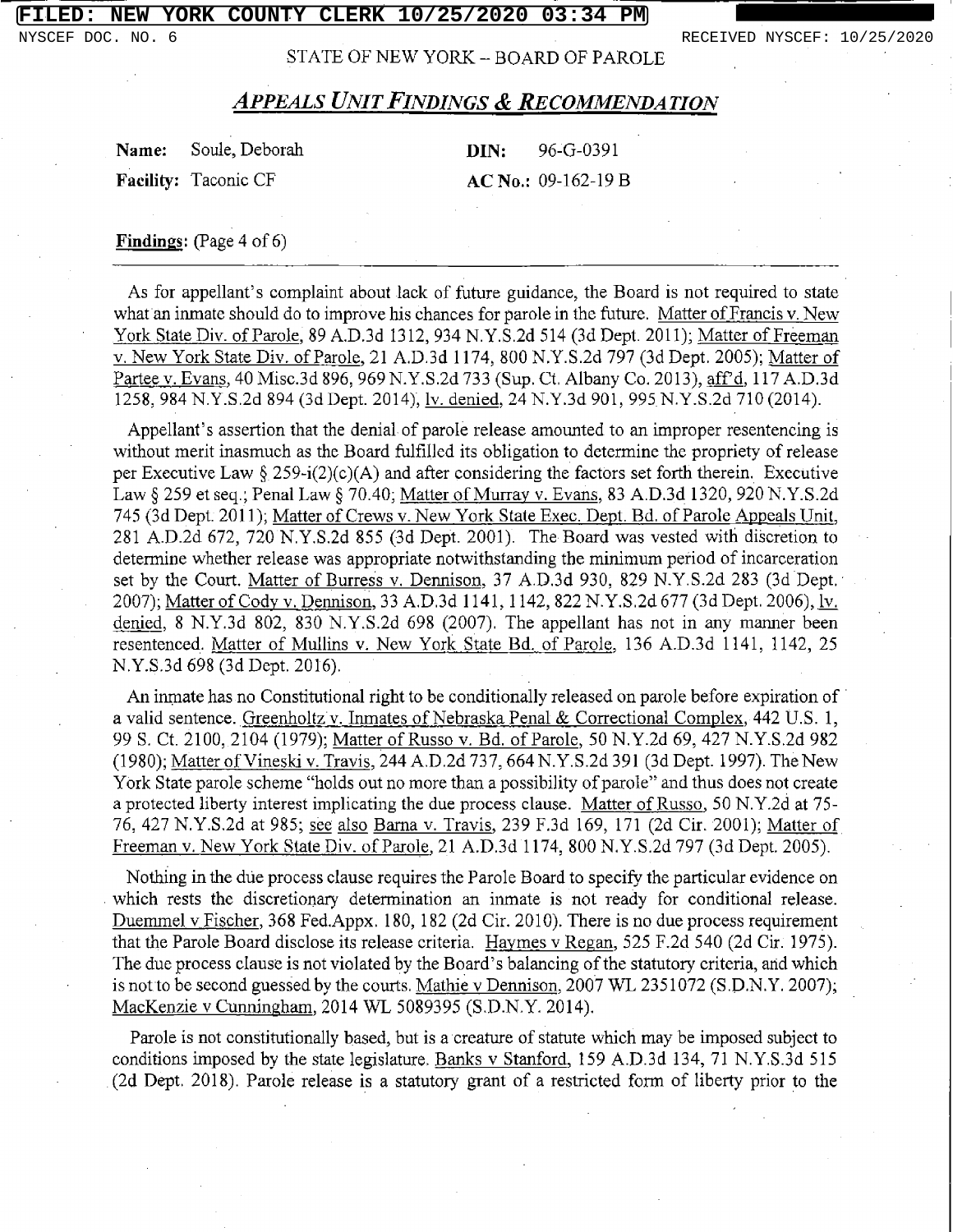NYSCEF DOC. NO. 6 **RECEIVED NYSCEF: 10/25/2020** 

STATE OF NEW YORK - BOARD OF PAROLE

Name: Soule, Deborah DIN: 96-G-0391 Facility: Taconic CF  $\qquad \qquad \text{AC No.: } 09-162-19 \text{ B}$ 

Findings: (Page 5 of 6)

expiration of a sentence. Johnson v Superintendent Adirondack Correctional Facility, 174 A.D.3d 992, 106 N.Y.S.3d 408 (3d Dept. 2019).

Denial of parole is neither arbitrary nor capricious when the Parole Board relied ori the factors defined by the New York statute. Hodge v Griffin, <sup>2014</sup> WL 2453333(S.D.N.Y. 2014) citing Romer v Travis, <sup>2003</sup> WL 21744079. An arbitrary action is one without sound basis in reason and without regard to the facts. Rationality is what is reviewed under an arbitrary and capricious standard. Hamilton v New York State Division of Parole, 119 A.D.3d 1268, 990 N.Y.S.2d 714 (3d Dept. 2014). An action is arbitrary and capricious when it is taken without sound basis in reason or regard to the facts. Ward v City of Long Beach, 20 N.Y.3d 1042 (2013). Denial is neither arbitrary nor capricious when the Board relies on factors defined by New York statute. Siao-Paul v. Connolly, 564 F. Supp. 2d 232, 242 (S.D.N.Y. 2008); Hanna v New York State Board of Parole, 169 A.D.3d 503, 92 N.Y.S.3d 621 (1<sup>st</sup> Dept. 2019).

In the absence of a convincing demonstration that the Board did not consider the statutory factors, it must be presumed that the Board fulfilled its duty. Matter of Fuchino v. Herbert, 255 A.D.2d 914, 914, 680 N.Y.S.2d 389, 390 (4th Dept. 1998); Matter of McLain v. New York State Div. of Parole, 204 A.D.2d 456, 611 N.Y.S.2d 629 (2d Dept. 1994); Matter of McKee v. New York State Bd. of Parole, 157 A.D.2d 944, 945, 550 N.Y.S.2d 204, 205 (3d Dept. 1990); People ex rel. Herbert, 97 A.D.2d 128, 468 N.Y.S.2d 881.

Appellant's claim that the Board failed to comply with the 2011 amendments to the Executive Law is rejected. Dolan v New York State Board of Parole, 122 A.D.3d 1058, 995 N.Y.S.2d 850 (3d Dept. 2014); Tran v Evans, 126 A.D.3d 1196, 3 N.Y.S.3d 633.(3d Dept. 2015); Boccadisi v Stanford, 133 A.D.3d 1169, 20 N.Y.S.3d 477 (3d Dept. 2015). Furthermore, the 2011 Executive Law amendments have been incorporated into the regulations adopted by the Board in 2017.

The 2011 amendments to the Executive Law, as well as the state regulations governing parole, do not create a legitimate expectancy of release that would give rise to a due process interest in parole. Fuller v Evans, 586 Fed.Appx. 825 (2d Cir. 2014) cert.den. 135 S.Ct. 2807, 192 L.Ed2d 851. And as such since the statutes don't create a constitutional liberty interest, then by definition the regulations don't either. Nicholas v Kahn, 47 NY22 24 (1979).

The Board is not required to give the COMPAS and case plan greater weight than the other statutory factors. Matter of Gonzalvo v. Stanford, 153 A.D.3d 1021, 56 N.Y.S.3d 896 (3d Dept. 2017); accord Matter of Lewis v. Stanford, 153 A.D.3d 1478, 59 N.Y.S.3d 726 (3d Dept. 2017). The Board still is entitled to place greater emphasis on the instant offense. See Matter of Montane v. Evans, 116 A.D.3d 197, 203, 981 N.Y.S.2d 866, 871 (3d Dept. 2014); see also Matter of Gonzalvo v. Stanford, 153 A.D.3d 1021, 56 N.Y.S.3d 896 (3d Dept. 2017); Matter of Lewis v. Stanford, 153 A.D.3d 1478, 59 N.Y.S.3d 726 (3d Dept. 2017).